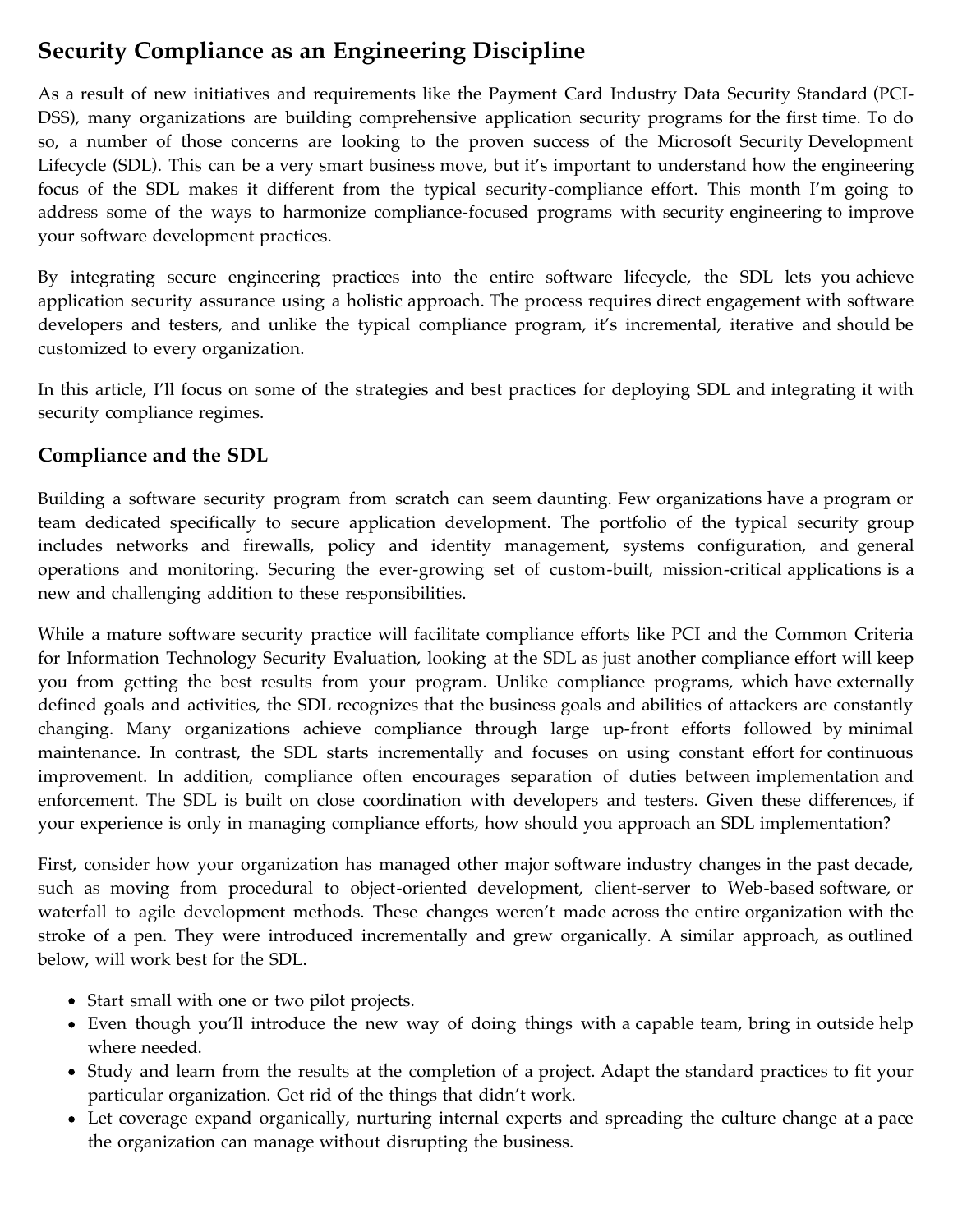Second, recognize that being in compliance is just one goal for your program—the first step, not the finish line. More-secure and higher-quality software provides its own business and competitive value. Measure your program by how successful you ultimately are at delivering more trustworthy products and what that means for your bottom line.

# **Adding Value with Secure Engineering**

Often a team needs help optimizing its software security program because the project is in the early stages and the implementers require guidance and encouragement. But sometimes even established programs somehow fail to gain traction. Although the organization may have recognized the value of security and implemented a wide variety of activities and best practices—training, design review, static analysis, dynamic scanning, code review and manual penetration testing—the results end up reflecting poorly on the large investment made.

The compliance-oriented approaches of traditional IT security frequently bring with them biases that prevent these programs from being truly successful in changing software quality. By reorienting programs to avoid some common compliance pitfalls and by including the development organization, thus integrating engineering approaches into compliance efforts, organizations can often identify simple changes that help their security effort reach its full potential.

In the following sections I'll highlight four of the most common pitfalls and explain how to avoid or address them.

# **Don't Do Everything—Do a Few Things Well**

Compliance efforts and their results tend to be well-defined. Individual requirements are compartmentalized and have standard measures, and overall compliance status is a matter of having enough of the right boxes checked. From the abstract goal of becoming compliant, the correct management strategy is to use the available resources to cover as many areas as possible, and to spend as little as necessary to become compliant with any individual requirement.

Quality software engineering is much less amenable to this sort of measurement, except at the very finest granularity. Spreading resources too thin is a common pitfall. What's worth doing is worth doing well. A cursory or unskilled penetration test may give a false sense of security—overconfidence in the capabilities of a code-scanning tool may lead to under-allocating resources to manual code review, and limited training in areas such as cryptography may give developers just enough knowledge to be dangerous. It's better to do a few things really well than everything poorly.

Consider one example from the code review process used in security effort my company consulted on. A security code review by a dedicated team was a mandatory part of the development process for all Internetfacing applications—a rarely seen practice and capability that's usually indicative of a very strong program.

Code review by humans can be highly effective at finding difficult-to-spot and important classes of security flaws, but what did this organization's process look like? Because it was mandatory, the reviewers had a great deal of work to do and little time to complete it. Almost no time was allocated for the development team to collaborate in the process, so the code reviewers were working with little business context. Additionally, they had no access to previous bug reports from tools or manual testing, nor did they have access to a live instance of the system against which to prove their findings.

What were the results? Findings from code review were delivered to the development team mere days before scheduled go-live dates, and false-positive rates were as high as 50 percent. It was rare that these bugs could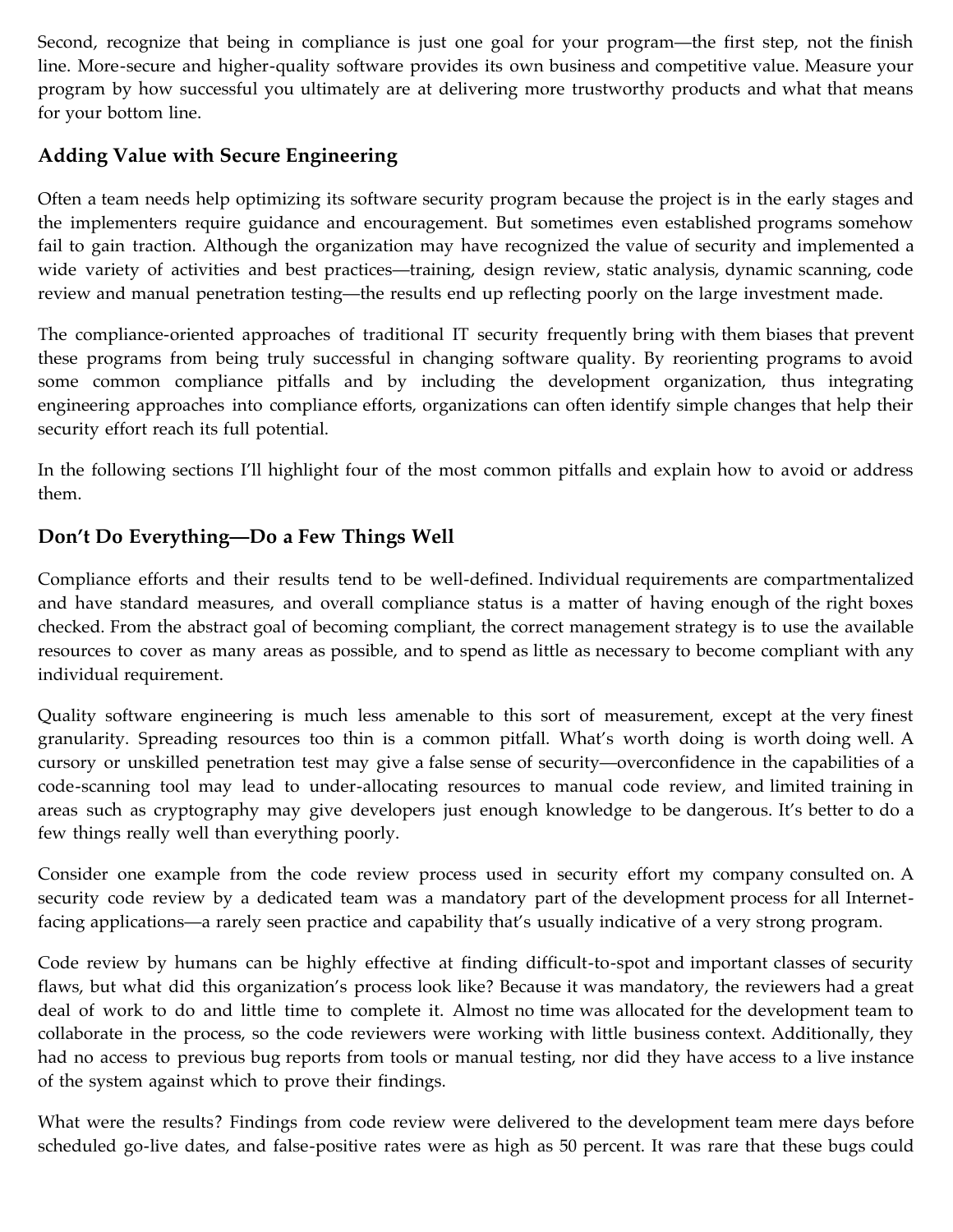even be triaged, let alone fixed, during the same release cycle in which they were found. Furthermore, identification of logic flaws—perhaps the most important benefit of manual analysis—was unattainable due to the lack of business context and collaboration.

A better approach—one unlikely to be heard of often in the world of compliance—is do less, and do it less often. Instead of devoting two days each to code review and black-box penetration testing on 10 releases a quarter, eliminate code review as a distinct activity. Instead, perform eight days of source-code-informed, white-box penetration testing on five releases per quarter. The reduced number of targets and broader context would allow enough time to find more flaws and to actually fix them before release.

#### **Target Projects, Not Policies**

Generally, when a compliance program is undertaken, its requirements are mandated for the entire organization and activities often are structured to have few dependencies. This usually means that compliance efforts proceed horizontally, with new policies made effective for everyone in an organization simultaneously. While some SDL activities are amenable to this approach, it makes much more sense to pick a few teams or projects to target with a vertical rollout.

To understand this, consider an analogy to another methodology change that many software organizations have undertaken recently: the use of agile development methods. No company approaches getting all its teams on agile methods by eliminating formal specifications for all its projects in Q1, increasing iteration speeds in Q3, and starting to write unit tests in Q2 of the following year. The practices of agile development enhance and support each other and should be rolled out together, one team and one project at a time.

Approach the SDL similarly: Don't exhaust your initial hard-won resources by implementing a universal mandate for threat modeling without follow-up that uses the threat models, measures their success, and iteratively improves. No SDL activity reaches its potential in isolation from the others, and there's no surer path to a security initiative's failure than a stack of expensive security documentation with no actionable next steps.

This isn't to say you should do everything at once. Pick a few activities to start with, such as threat modeling, code review, and automated scanning and roll them out together for a limited set of projects. This approach allows you to gather data on how accurate and useful your code scanner was in reducing vulnerabilities. It also lets you see what kinds of bugs the scanner missed, but that manual testing was able to find or that threat modeling was able to prevent. This is important information that helps you fine-tune each process, understand the assurance levels you're achieving, and guide the effective allocation of future resources.

#### **Always Measure Effectiveness**

Too often when it comes to compliance, the thinking is, to paraphrase Tennyson, "Ours is not to reason why. Ours is but to do and die." If a requirement is on the list, you won't be compliant without it. With such an iron-clad mandate, all incentive to measure the benefit of the activity is lost. So, for example, while most organizations have password rotation policies, few quantify how much security benefit such guidelines provide. Not many concerns attempt a cost-benefit analysis to see if changing passwords on 15- or 45-day cycles would be better than 30, because there's no reason to question the standard.

Avoid making this mistake when quality is your real goal. Typical training regimens provide a great example of this error. Often the only two measurements we see for evaluating instructional programs are: did everyone get security training and did the training mention the major vulnerability classes? If your business goal is more-secure software, though, have those two hard-earned (and probably expensive) checked boxes actually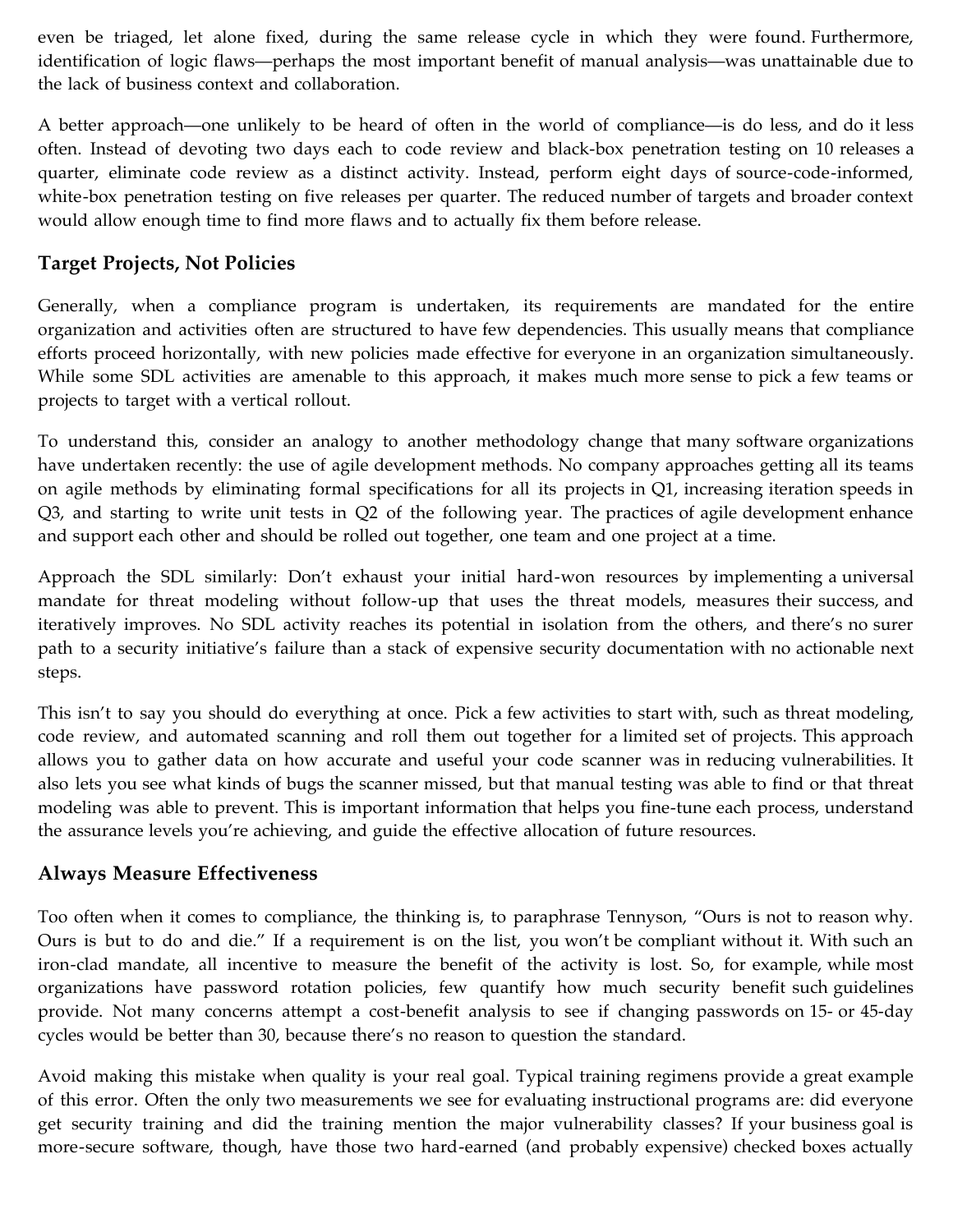improved your software quality?

Measuring effectiveness comes back to the core idea of relating software security directly to business goals. Before you start any activity, understand what you're trying to achieve and find a way to measure whether it works. Are developers and testers retaining what they learn? Can they apply it to the real problems they have to solve? Are teams that have been trained producing software with fewer bugs or eliminating bugs earlier in the lifecycle than teams that haven't been trained?

Metrics don't have to be expensive to collect—a simple survey might be enough to tune a training course—but they have to be there. Developers are savvy enough to tell apart meaningful activities tuned to produce results and hoops to be jumped through. The difference between successful and unsuccessful security programs is often one of mistaking the hoops for the results.

Setting principled goals, measuring the program's progress against those goals, and improving the process at each step will help motivate developers and change the internal culture of quality. Showing progress against meaningful metrics also provides a good justification for the effort and will support the procurement of additional resources required for the maintenance and growth of the program.

# **Just Because Everyone Else Is Doing It ...**

Just as there are no silver bullets for the general software-development process, there can be none for developing secure software. Be wary of anyone telling you they have the one universal solution for all your security problems. Start small, adopt practices that are appropriate to your organization, and learn from the experiences of others with similar security needs and resources.

But how do you know where to start? The list of things to do seems huge.

A recent survey of the world's best software security programs observed that, essentially, all of them performed the same set of nine activities. At last: best practices! Shouldn't you set as your target the procedures the top 10 programs in the world agree on?

If you look at the world's top 10 navies, you'll find that they all deploy aircraft carriers and submarines, and their admirals would be quick to tell you that these technologies are the most effective way to project force at sea. Of course, as you keep looking, you'll find that nobody *but* the top 10 navies has submarines and aircraft carriers. Such fleets require vast expenditures, support structures and technical capabilities that are only within the reach of a major power. Many smaller countries would find little use for equivalent resources and might very well be bankrupted trying to acquire and maintain such systems.

Similarly, a small software-development organization may well bankrupt itself following practices and trying to manage tools whose purpose is scaling secure engineering to thousands of developers managing many millions of lines of code.

The big-ticket, silver-bullet solutions for security compliance tend to be better at killing budgets and credibility than bugs—unless an organization is well-prepared for the introduction of such products. The most successful organizations aren't those that check all the big boxes, but those that start small and that grow sustainable and manageable security programs closely related to the goals of the business.

Before you buy that expensive software package, build your expertise with the growing arsenal of free and built-in security tools available on the major enterprise software platforms. Get comfortable triaging and fixing all the bugs FxCop and C++ /analyze (or FindBugs if your organization uses Java) can turn up, and get your code to compile cleanly against the SDL banned API list before you spend a penny doing anything more